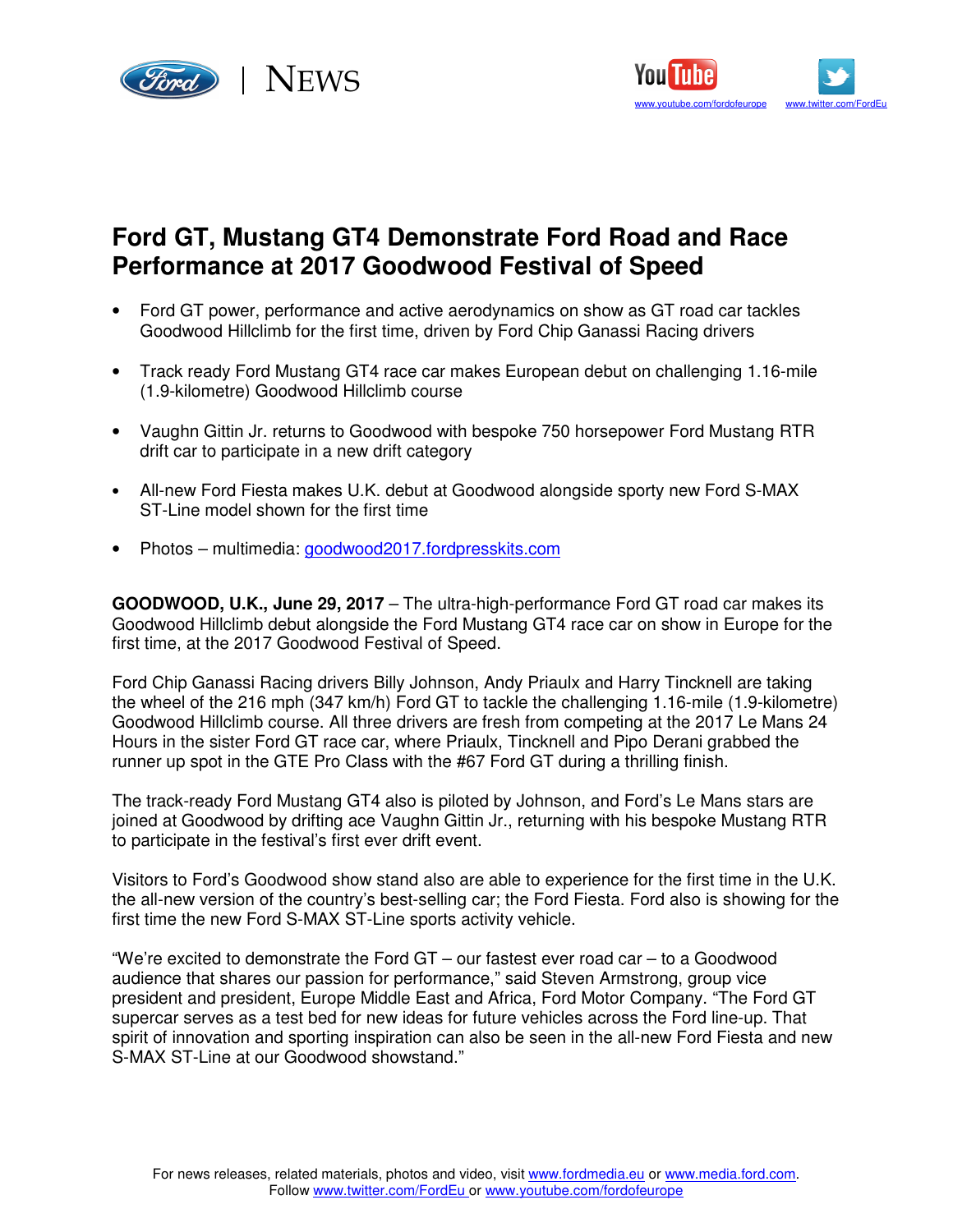## **Ford GT hits the road**

The ultra-high-performance Ford GT brings the driving experience of the Le Mans-winning Ford GT race car to the road, using innovative technologies.

Powered up the Goodwood Hillclimb for the first time by a 3.5-litre V6 EcoBoost engine SAE rated at 647 horsepower and 550 lb.-ft. of torque in U.S. specification, the Ford GT road car is the fastest Ford production vehicle ever.

Active aerodynamics change on demand to match different driving conditions, using moveable elements around the body, including special ducts in the front, and a large deployable wing. Hydraulic suspension can adjust ride height for optimal performance, and drivers can easily adjust the car's settings for different scenarios with five unique Drive Modes: Normal mode, Wet mode, Sport mode, Track mode and V-Max mode.

The Ford GT's carbon fibre construction delivers both weight savings and sleek body shapes that would not have been possible with steel or aluminium.

### **Ready-to-race Ford Mustang GT4**

The fearsome Ford Mustang GT4 – a track-ready race car version of the iconic Ford Mustang that was last year the world's best-selling sports car – is on show in Europe for the first time at Goodwood.

The Mustang GT4 was engineered jointly by Ford Performance and Multimatic Motorsports to compete in sports car championship racing series globally, including the GT4 European Series, Pirelli World Challenge GTS/GT4, and IMSA Continental Tire SportsCar Challenge that was last year won by Billy Johnson and Scott Maxwell driving the Ford Shelby GT350R-C.

Available for racing privateers and teams to order through Multimatic Motorsports from mid-July, the race car is powered by a next generation 5.2-litre V8 engine specifically tuned for GT4 competition and delivering about 450 PS and 600 Nm of torque, subject to each race series' Balance of Performance requirements.

The high performance engine features a dry sump oiling system, and ZF-developed twin-plate racing clutch and flywheel. A compact six-speed Holinger paddle shift transmission delivers pneumatic-activated gear shifts. Lightweight carbon fibre is used for the front splitter; bonnet and vents; rear diffuser; roof; tailgate; doors; and rear wing – the design of which was derived from lessons learned by the Ford GT racing program.

Race-tuned stopping power is delivered with 380 mm front discs and six-piston Brembo callipers; and 313 mm rear discs with four-piston Brembo callipers.

#### **Ready to Rock Mustang**

Formula Drift Champion and three-time World Drift Series Champion, Vaughn Gittin Jr., returns to Goodwood with his bespoke Ford Mustang RTR Spec 5-D drift car.

Gittin Jr.'s Monster Energy Nitto Tire Ford Mustang RTR Spec 5-D exhibition car is based on his competition drift car, and is powered by a Ford Performance Aluminator XS engine with a Vortech Supercharger that produces 750 horsepower and is able to rev to 8,000 rpm. Fully adjustable suspension enables the handling dynamics of the Mustang RTR drift car to be finetuned, and carbon fibre body panels reduce weight for even sharper responses.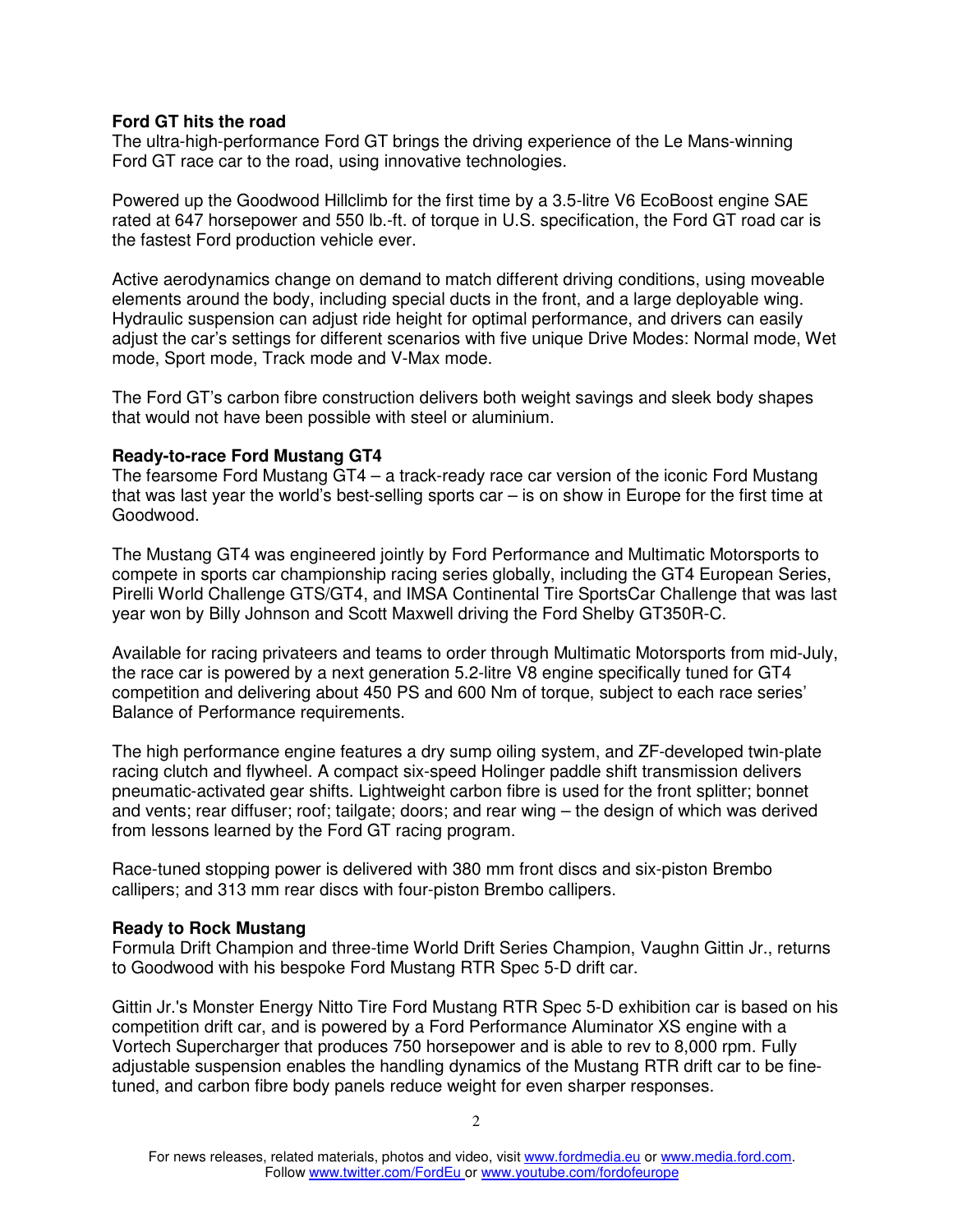### **All-new Fiesta**

In addition to the action on track, visitors to the Ford stand at Goodwood are able to discover models including the all-new Ford Fiesta – making its U.K. public debut.

The all-new Fiesta is the most technologically advanced small car on sale in Europe, offering sophisticated driver assistance including Pedestrian Detection that for the first time can help prevent collisions at night; and the first Ford Active Park Assist system that can deliver brake interventions to prevent low-speed bumps when parking hands-free.

Connectivity features include a premium B&O PLAY Sound System, Ford's SYNC 3 communications and entertainment system, and tablet-inspired touchscreens up to 8-inches. The all-new Fiesta also offers a stylish new exterior and revolutionary interior with more personalisation options than ever before; Fiesta's first openable, full length, panoramic glass roof; and an even more compelling fun to drive character.

As part of the most comprehensive and versatile line-up of variants in more than 40 years of Fiesta history, distinctive production variants of the Fiesta available to order now include the stylish Fiesta Titanium, the Ford Performance-inspired Fiesta ST-Line, and the upscale Fiesta Vignale. The Fiesta Active crossover and 200 PS Fiesta ST go on sale next year.

#### **New S-MAX ST-Line**

The new S-MAX ST-Line – on show for the first time – joins Ford's line-up of sporty, Ford Performance-inspired ST-Line models that also includes Edge ST-Line, Focus ST-Line, Kuga ST-Line and Mondeo ST-Line.

Ford ST-Line models offer bold styling and sports-tuned driving dynamics alongside powerful and efficient EcoBoost petrol and TDCi diesel engines.

The new S-MAX ST-Line exterior features sports body styling and rear spoiler, 18-inch Rock Metallic alloy wheels with black centre caps, black bezels for the front and rear lamps, and unique ST-Line badges. The interior's seats, door trims, centre console, gear shifter, floor mats and perforated leather steering wheel are detailed with exclusive red stitching. Aluminium sports pedals, a black headliner and ST-Line scuff plates also feature.

Powerful engine options include Ford's 210 PS bi-turbo 2.0-litre TDCi diesel and 240 PS 2.0 litre EcoBoost petrol. Ford Intelligent All Wheel Drive – which delivers a seamless transition between front-wheel drive and all-wheel-drive performance – also is available in combination with Ford's 150 PS and 180 PS 2.0-litre TDCi diesel engines.

#### **Exciting experiences**

The three-story Ford stand offers one of the finest views of the festival, further enhanced using Ford's Spectator Binoculars at locations across two floors.

Visitors can experience The Leap, which challenges daredevils to take a 4.5-metre plunge on to an airbag below. A team of parkour athletes are also ascending an experts-only 9-metre platform eight times a day to perform a series of choreographed stunt falls, spins, flips and somersaults.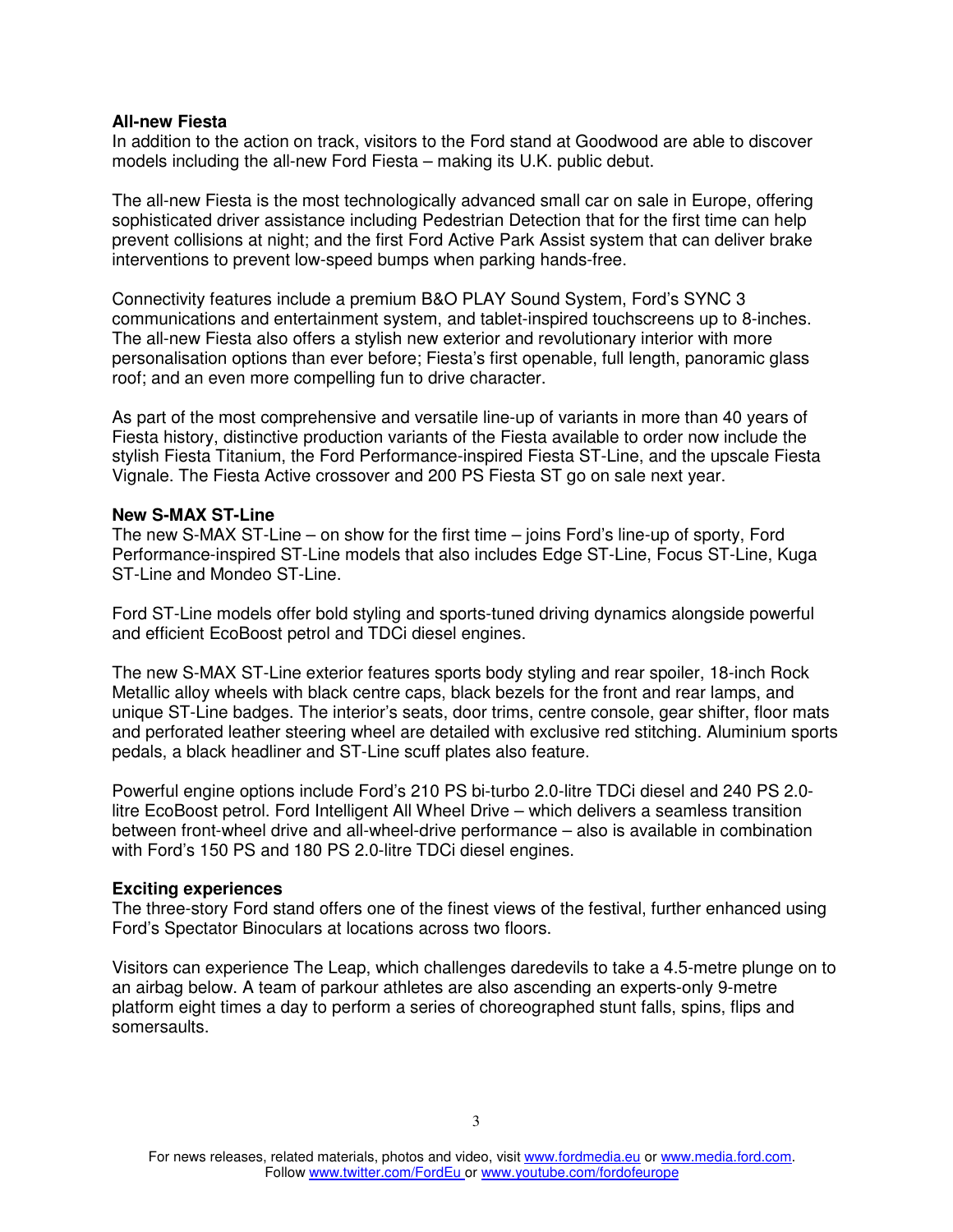Celebrating Ford's partnership with the Team Sky elite cycling team, visitors to the Ford stand can compete using the Team Sky cycling simulator, which pits guests against each other in a virtual race on handmade Pinarello racing bikes.

Visitors to the stand also can immerse themselves in to the heat of World Endurance Championship (WEC) racing in an incredible 360 degree virtual reality lap of the Silverstone, U.K, racing circuit onboard the Ford GT.

Fans of LEGO will appreciate a special one-third scale LEGO Ford GT race car and full size LEGO racing driver. Comprising 40,000 bricks, the LEGO race car took three weeks to build. Featuring detailed Ford racing overalls and racing helmet, the LEGO driver contains 67,252 bricks; stands 1839.6 mm (6 ft) tall; weighs 61 kg (134.5 lb); and took seven LEGO builders 304 work-hours to construct.

# # #

Notes for editors:

- Racing privateers and teams requiring further information about Mustang GT4 eligibility and specification should contact Sean Mason, Multimatic Motorsports Inc., smason@multimatic.com
- The Goodwood Festival of Speed live video stream is available to view from 08:30, Wednesday, June 28, until 18:30, Sunday, July 2, at www.youtube.com/user/GoodwoodTV
- Goodwood Festival of Speed Ford run times (correct at time of going to print may be subject to change):

## **Thursday, June 29**

| 10:00 | Ford GT          | <b>Billy Johnson</b> |
|-------|------------------|----------------------|
| 13:00 | Ford Mustang GT4 | <b>Billy Johnson</b> |
| 16:00 | Ford GT          | <b>Billy Johnson</b> |

## **Friday, June 30**

| 09:20 | Ford Mustang RTR Drift | Vaughn Gittin Jr.    |
|-------|------------------------|----------------------|
| 10:05 | Ford Mustang GT4       | <b>Billy Johnson</b> |
| 11:40 | Ford GT                | <b>Andy Priaulx</b>  |
| 15:55 | Ford Mustang GT4       | <b>Billy Johnson</b> |
| 16:45 | Ford Mustang RTR Drift | Vaughn Gittin Jr.    |
| 17:20 | Ford GT                | <b>Andy Priaulx</b>  |

#### **Saturday, July 1**

| 08:30 | Ford Mustang GT4       | <b>Billy Johnson</b>   |
|-------|------------------------|------------------------|
| 10:10 | Ford GT                | <b>Harry Tincknell</b> |
| 11:35 | Ford Mustang RTR Drift | Vaughn Gittin Jr.      |
| 13:15 | Ford GT                | <b>Andy Priaulx</b>    |
| 15:30 | Ford Mustang GT4       | <b>Billy Johnson</b>   |
| 17:50 | Ford Mustang RTR Drift | Vaughn Gittin Jr.      |

For news releases, related materials, photos and video, visit www.fordmedia.eu or www.media.ford.com. Follow www.twitter.com/FordEu or www.youtube.com/fordofeurope